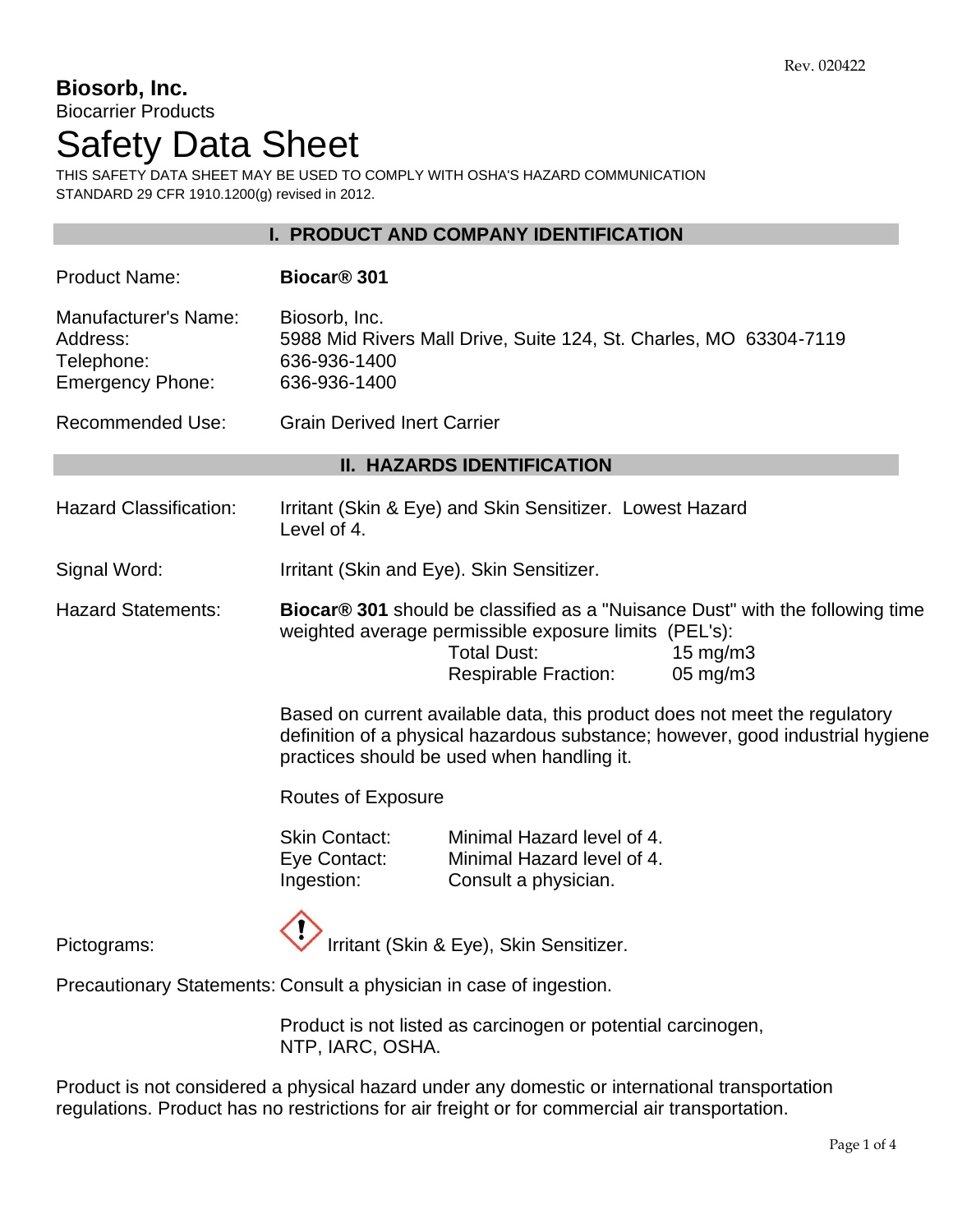# **III. COMPOSITION/INFORMATION ON INGREDIENTS Biocar® 301** Natural microsponges (US Patent #5,888,500) made from cereal grain residues **IV. FIRST AID MEASURES** Inhalation: Move to fresh air. Give artificial respiration if breathing has stopped and call a physician. Skin Contact: Immediately flush skin with water. Seek medical attention if irritation develops or persists. Eye Contact: Rinse immediately with water for at least 15 minutes. Seek medical attention if irritation develops or persists. Ingestion: Drink large quantities of water and consult a physician. Notes to Physician: Based on current available data, this product does not meet the regulatory definition of a hazardous substance. **V. FIRE-FIGHTING MEASURES** Extinguishing Media: **Biocar® 301** is combustible and produces a Class "A" Fire. Use water or carbon dioxide to extinguish. Flash Point: No data available Lower Explosion Limit: Not applicable Upper Explosion Limit: Not applicable Unusual Fire and Explosion Hazard: Significant quantities of airborne **Biocar® 301** dust may present moderate risk for dust explosion **VI. ACCIDENTAL RELEASE MEASURES**

Personal Precautions: Follow good housekeeping procedures when handling **Biocar® 301**.

Cleanup and Disposal Methods:

For small spill, sweep up **Biocar® 301** and discard. For large spills, recover **Biocar® 301** for use or disposal.

Dispose of waste as for any non-hazardous material. Observe all applicable regulations.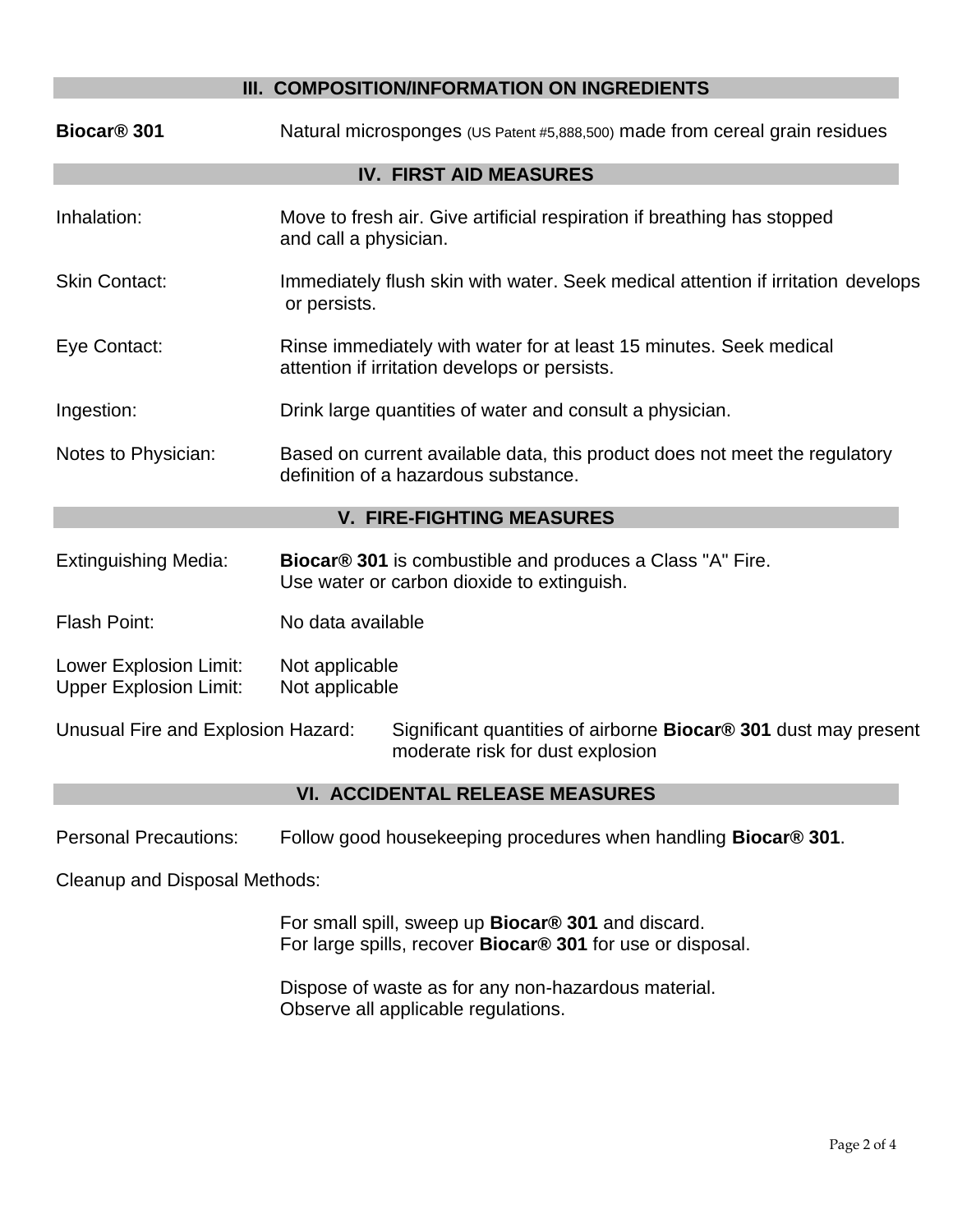## **VII. HANDLING AND STORAGE**

Handling: Handle **Biocar® 301** as for any non-hazardous material.

Storage: Store in tightly closed containers. Store in a clean area that is well ventilated.

## **VIII. EXPOSURE CONTROLS / PERSONAL PROTECTION**

| <b>Exposure Guidelines:</b>                       |  | PELs have been determined for <b>Biocar<sup>®</sup> 301</b> .<br>Total Dust:<br><b>Respirable Fraction:</b>                                    | 15 mg/m $3$<br>$05 \text{ mg/m}$ 3 |
|---------------------------------------------------|--|------------------------------------------------------------------------------------------------------------------------------------------------|------------------------------------|
| Personal Protective Equipment: Eyes/Skin          |  | Wear goggles to protect from dust entering the eyes.                                                                                           |                                    |
| Personal Protective Equipment: Skin               |  | Wear appropriate clothing when working with <b>Biocar</b> <sup>®</sup><br>301. Seek medical attention if irritation develops<br>or persists.   |                                    |
| <b>Personal Protective Equipment: Respiratory</b> |  | Dust masks for protection against nuisance dust should<br>be used when handling <b>Biocar<sup>®</sup> 301</b> in areas of poor<br>ventilation. |                                    |

# **IX. PHYSICAL AND CHEMICAL PROPERTIES**

| <b>Light Tan Powder</b>                   |
|-------------------------------------------|
| Not Available                             |
| Grain-like                                |
| Not Applicable                            |
| <b>Not Available</b>                      |
| Not Applicable                            |
| Not applicable                            |
| $7 - 8$                                   |
| $0.32 - 0.56$ kg per liter (bulk density) |
| Not Applicable                            |
| <b>Not Soluble</b>                        |
| Not Applicable                            |
| Not Available                             |
| Not Applicable                            |
| Not Applicable                            |
| Not Applicable                            |
| <b>Not Available</b>                      |
| Not Available                             |
| Not Available                             |
|                                           |